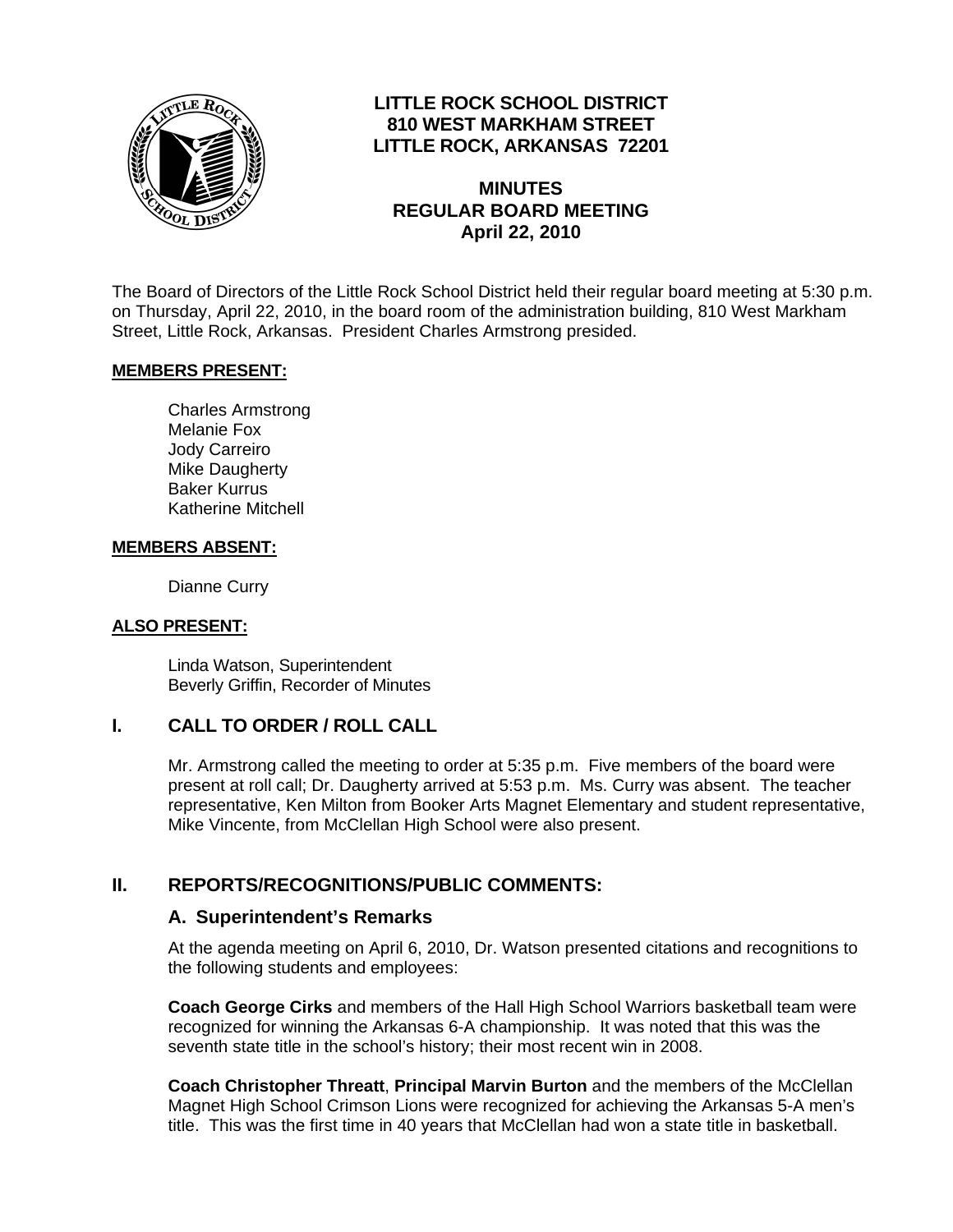Dr. Watson introduced **Lisa Black,** Executive Director of the Public Education Foundation of Little Rock. Ms. Black requested time to make a special presentation. She introduced PEF board president, **Joe Hilliard**, Arkansas Arts Center Director, **Nan Plummer**, and members of the foundation board. A \$20,000 contribution from the foundation will allow every seventh grade student in the LRSD to attend the *World of the Pharaohs* exhibit at the Arkansas Arts Center. In addition, professional development will be afforded to social studies teachers, and study guides will be provided for classroom use.

Ms. Black closed by reminding the board of the upcoming Academic Signing Day on May 24, 2010, sponsored by the Public Education Foundation and Centennial Bank.

Dr. Watson reported that she attended a press conference at Mabelvale Elementary School where Mayor Mark Stodola distributed light bulbs to representatives from all elementary schools. Every  $5<sup>th</sup>$  grade student in the district will receive an energy efficient light bulb and coupons from Home Depot to purchase additional bulbs.

## **B. Partners in Education**

Ms. Milam introduced one new school and business partnership for the board's review and approval.

### − **Capitol View Stifft Station Neighborhood Association**, in partnership with **Woodruff Early Childhood Center**

Ms. Fox made a motion to approve the partnership. Dr. Mitchell seconded the motion and it **carried unanimously**.

## **C. Remarks from Citizens**

None.

## **D. Little Rock Classroom Teachers Association**

Cathy Kohler reported briefly, reminding parents, teachers and students to remain focused on academics for the remainder of the school year. She expressed appreciation to the LRSD administration and board for their efforts to prevent unnecessary reductions in staff. She discussed the reauthorization of ESEA which has resulted in some districts laying off teachers and reducing support staff.

She closed by announcing that the AEA was recognizing Katherine Mitchell for her service on the board, her life-long commitment to education, and her unwavering support of district employees.

## **E. Little Rock PTA Council**

Patty Barker reported that the PTA Council met at McClellan last week, and she thanked Karen Newby and Principal Burton for their support. She announced the new Council officers for the 2010-2011 school year: Henri Smothers, President, Vice Presidents Nadia Chambers and Sarah Buffalo, and corresponding secretary Rita Qualls.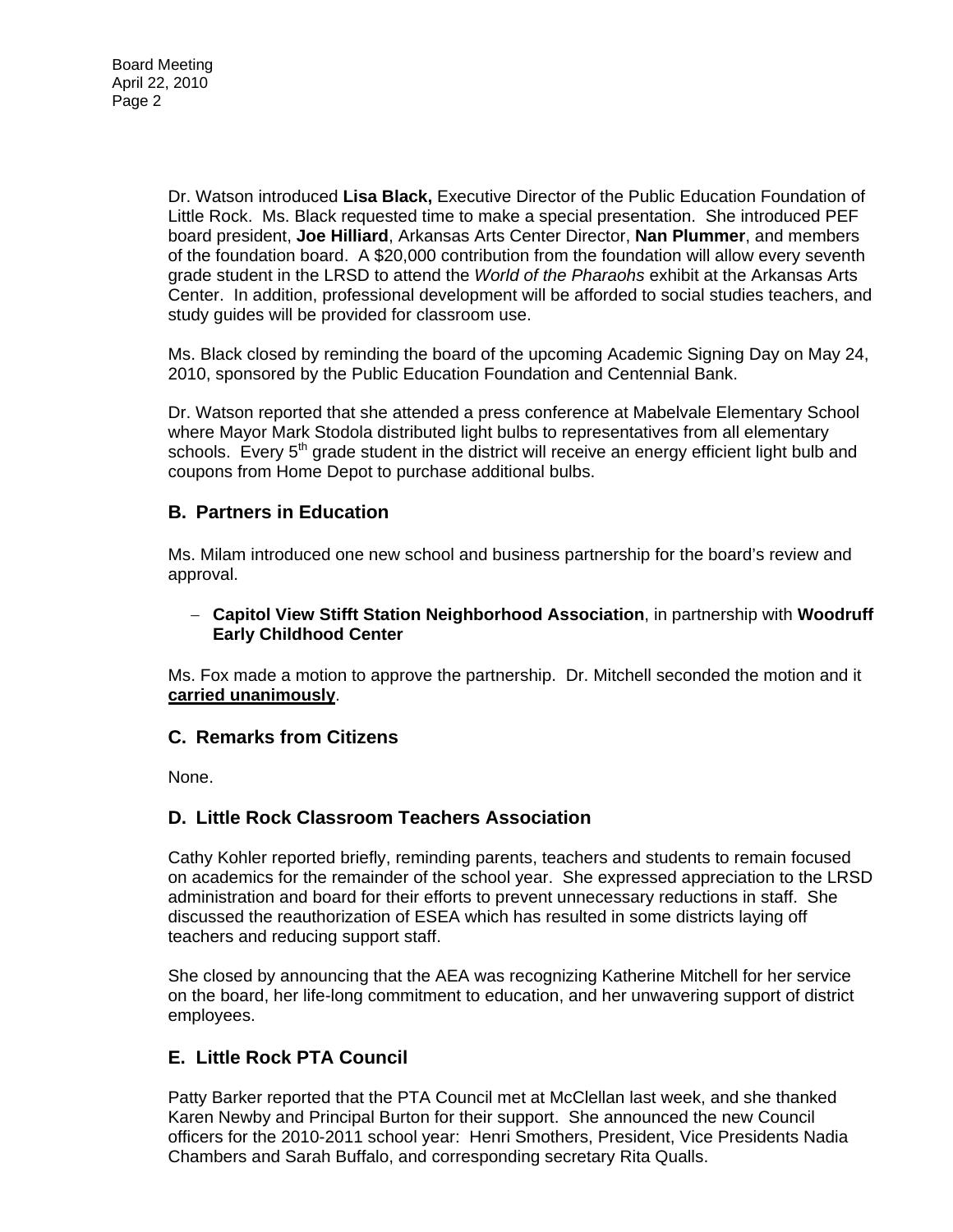Ms. Barker also congratulated this year's ViPS / Jane Mendel Award winners, Linda Smith and Rita Qualls.

The next meeting will be the Founders Day luncheon on May 6, 11:00 a.m., at Second Presbyterian Church. New officers will be installed and school awards will be presented. The Arkansas PTA convention will be on April 30 through May 1, with the Little Rock Council hosting the membership awards dinner. The National PTA convention will be held in Memphis, June 10 -13.

# **F. Donations of Property**

The board was asked to approve the receipt of recent donations to the district. Mr. Carreiro read the list of donations and made a motion to approve their acceptance. Ms. Fox seconded the motion and it **carried unanimously**.

| <b>SCHOOL/DEPARTMENT</b>    | <b>ITEM</b>                                                                                                                             | <b>DONOR</b>                                      |
|-----------------------------|-----------------------------------------------------------------------------------------------------------------------------------------|---------------------------------------------------|
| Central High School         | Programs for the spring production of<br>"The Ultimate Gift", valued at \$140.00<br>to the communications department                    | Jody Carreiro of Osborn, Carreiro &<br>Associates |
| J. A. Fair High School      | \$150 check to the baseball program to<br>be deposited in the activity fund                                                             | Chicken King                                      |
| <b>LRSD Health Services</b> | Health room equipment and supplies<br>valued at \$3,000 for secondary school<br>health rooms to provide emergency<br>care and first aid | <b>UALR Children International</b>                |

### **DONATIONS**

## **III. REPORTS AND COMMUNICATIONS**

### **A. Remarks from Board Members**

Ms. Fox expressed appreciation to the Jane Mendel award winners, Rita Qualls and Linda Kay Smith. She also thanked Tammy Blaylock, Myrtle Withers and Debbie Milam for their hard work in organizing the annual ViPS Evening for the Stars.

Dr. Mitchell expressed gratitude to ViPs staff and board and the volunteers who were recognized for the hours contributed to the schools. She also noted the recent scholarship awards to our students from the THEA foundation.

Dr. Mitchell also noted that she and other board members had attended the Council of Urban Boards of Education (CUBE) meetings at the annual National School Boards Association conference in Chicago. She stated that she learned a lot and enjoyed interacting with board members from across the nation.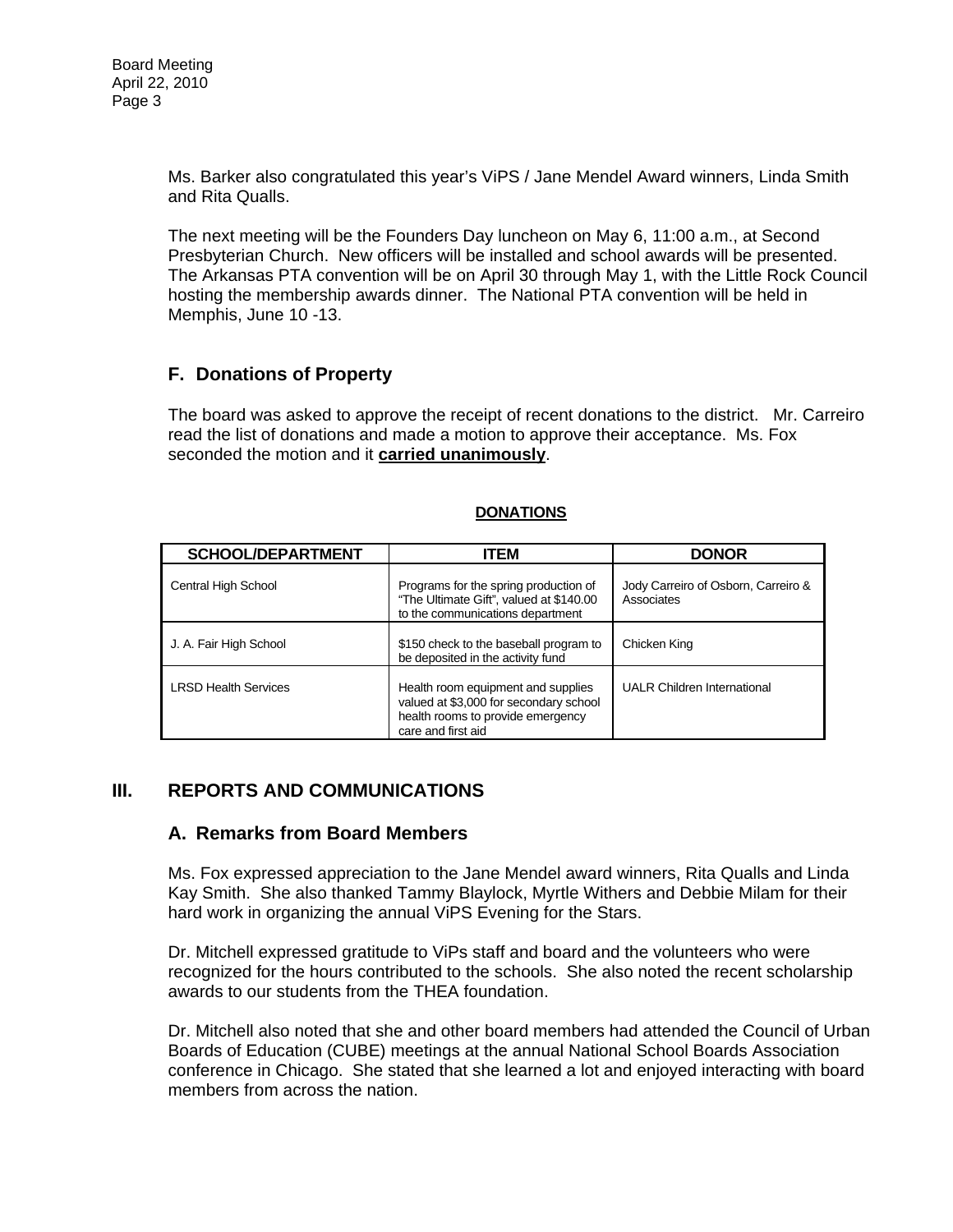Mr. Kurrus reported that he had attended a Central High baseball game on the night of the ViPS awards program, but he thanked the staff who work hard to recognize the volunteers.

Mr. Kurrus stressed that it was very important for the public to know that all memorandums and e-mails will be made public if they are sent to all board members. He expressed belief that it is very important for the public to be made aware of the board's thoughts even when they are communicated in writing, not in a public meeting.

Mr. Carreiro thanked the district's volunteers and all the organizers of the annual ViPS award banquet. He noted that it was a good time of the year to visit schools to see the spring choir and band concerts, and a good time to support the schools and students who participate in band, choir, drama and arts presentations.

Dr. Daugherty expressed sadness on the recent passing of Brownie Ledbetter. Ms. Ledbetter was an advocate for education and highly active in community affairs. He echoed previous remarks from Mr. Kurrus regarding e-mails sent to board members, and agreed that the board does a better job when the public has access to what is being written and discussed among the members.

Mr. Armstrong apologized for missing the annual ViPS Evening for the Stars. He thanked the volunteers for the hours they contribute to our schools. He encouraged more parents and community volunteers to step up as mentors and to become involved with the students in the schools.

# **B. Update: Community Truancy Board**

Angelia Tolbert, representing the Community Truancy Board Task Force reported briefly, and provided a written report summarizing the Board's progress to date. Members of the task force have been recruited representing the Little Rock Police Department, the Arkansas Department of Education, the Arkansas Department of Human Services, and the Arkansas Cradle to Prison Pipeline Initiative. In addition, invitations have been sent to representatives from the Pulaski County Sheriff's Department, Pulaski County Juvenile Court, and the Chamber of Commerce. Reginald Merritt serves as the LRSD staff representative and coordinator for the Truancy task force.

# **C. Update: Strategic Plan**

Dr. Watson presented the draft summary of progress on the strategic plan implementation timeline. She encouraged board members to review the information included in the report and to keep in mind that the work will continue over the next few months to develop strategies for meeting the target goals. Additional information will be provided as the strategies are developed and implemented. Board members requested a monthly update.

# **D. PRE Quarterly Report**

The quarterly report was provided as part of the board's agenda. Dr. DeJarnette was present to respond to questions.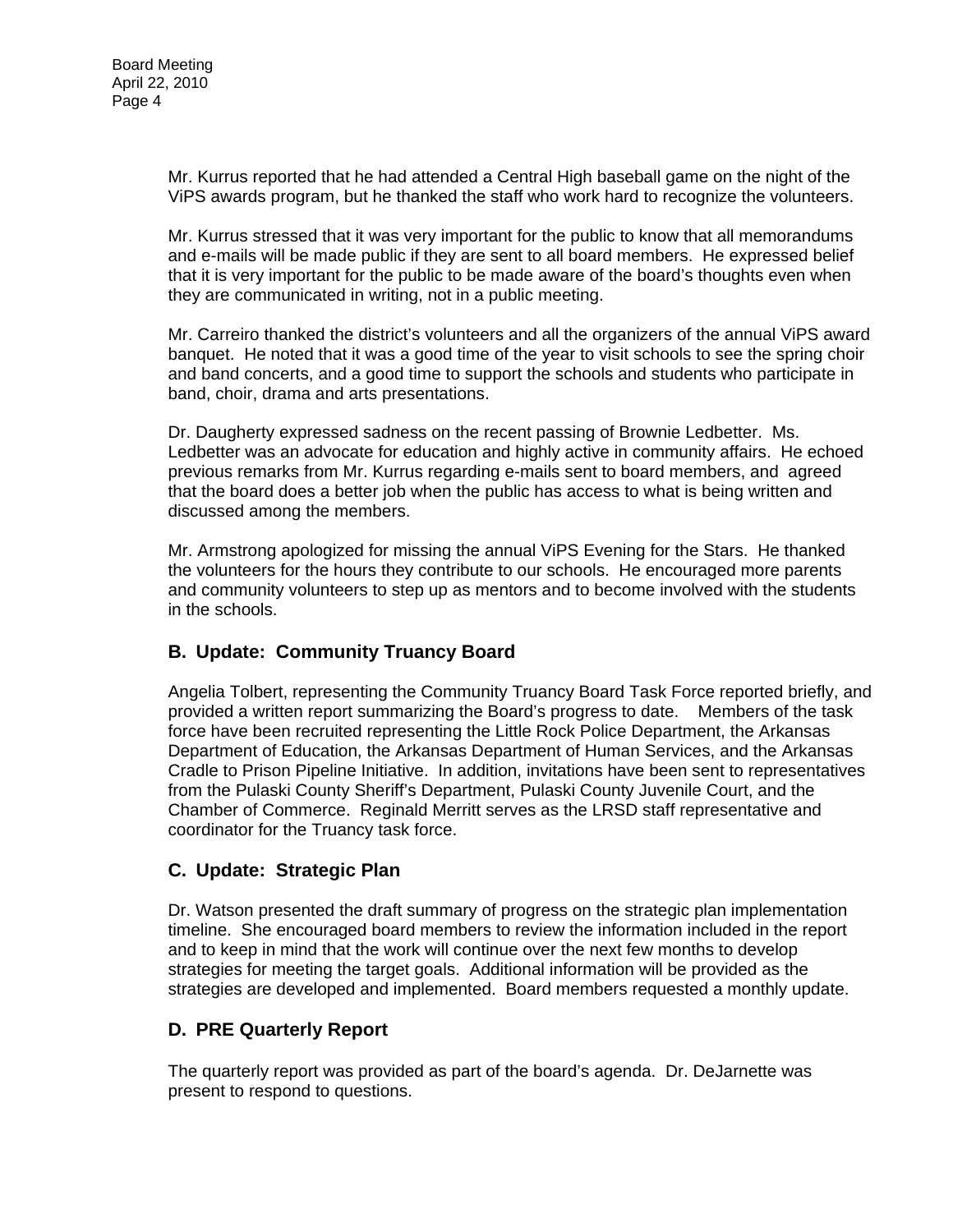Ms. Fox reminded Dr. DeJarnette and Dr. Watson that she had requested a cost benefit summary to go along with the evaluation of programs. She asked for additional information regarding the various levels of implementation of some of the programs at some of the schools. Some schools have changed how they use the programs and some have discontinued use of some programs in order to implement others.

# **E. Budget Update**

Leroy Harris provided an overview of the \$4.7 million spent or encumbered from the stimulus funding allocated to the LRSD, \$ 2.6 million of which is stabilization funding. He reported that there was a hold of approximately 33% of the funds which have yet to be released; however, he had spoken to his contact with the ADE, and they assured him that although there was not a final decision on the release date, they felt certain that the remainder of the funding would be forthcoming.

With the stimulus funding, secondary schools had implemented science lab upgrades and had begun white board installations. At the elementary level, twenty-two of the twenty-five schools had begun operating their after school programs. Several major building renovations, roofing and structural projects are in the design phase.

Funds had been allocated to add two classroom teachers to reduce class size, six math and literacy coaches, fifteen reading recovery teachers and a behavioral specialist for special needs students.

The transportation department implemented a safety project by installing additional cameras on school buses. Funding for additional professional development in gifted programs and fine arts was allocated and several summer school programs will be paid from stimulus funds.

Mr. Harris and Mr. Bailey responded to questions and it was noted that Smart Board installations will continue over the summer months. It is expected that all installations will be complete prior to the start of school in August. Mr. Bailey reported that they were developing a link for the website so that the public can be kept informed of the progress of installation.

Mr. Bailey also addressed the progress with implementing a data warehouse or data management system as requested by the board. He also reported that all employees will be required to enroll in direct deposit for payroll by July 1. He estimated that the LRSD spends approximately \$2.50 - \$3.00 per check in processing. Other cost reduction efforts are being reviewed and implemented in an effort to become more fiscally accountable. A data dashboard will be available for employees to access their personal financial information, employment information, leave balances, payroll deductions, and tax information.

## **F. Internal Auditors Report**

Mr. Becker's report was provided as part of the board's agenda. Dr. Watson introduced Ms. Hopson, assistant to Mr. Becker.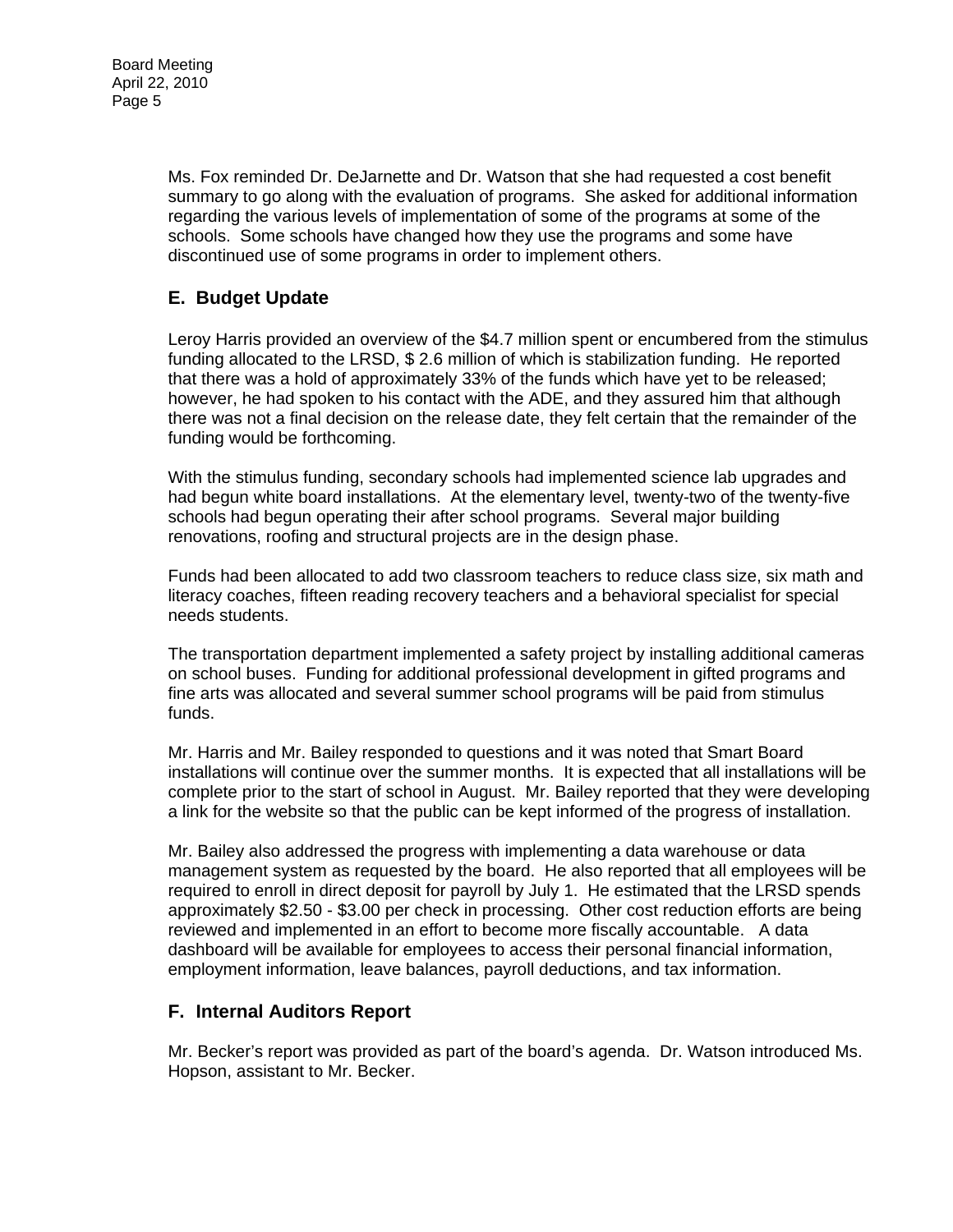# **IV. APPROVAL OF ROUTINE MATTERS**

### **A. Minutes**

Minutes from the regular board meeting held on March 18, 2010, and from a special meeting held on March 30, 2010, were presented for the board's review and approval. Dr. Mitchell made a motion to approve the minutes as presented. Dr. Daugherty seconded the motion and it **carried unanimously**.

# **V. ADMINISTRATION**

## **A. Approval to Appoint a Deputy Superintendent**

Dr. Watson requested the Board's approval to appoint a deputy superintendent to bring together the various departments under one umbrella to increase accountability under the newly adopted Strategic Plan. She reported that a current position would be used and upgraded to deputy superintendent, adding a new title but not an additional person. The job descriptions of the associate superintendents had been provided for the board's review as requested.

Dr. Mitchell spoke in support of adding the deputy superintendent, reporting that Dr. Ruth Steele was the first to add a deputy and that the Board had not prohibited a superintendent from adding the staff needed to accomplish the goals of the district.

Mr. Kurrus spoke regarding the superintendent's request, saying that he was not opposed to supporting the recommendation, but that he was not in favor of making the addition at this time. He agreed that staff is needed to accomplish the goals of the district, but that he would prefer assessing the needs for an additional position once the Strategic Plan is in place and adding necessary personnel as measured by the larger scheme of operations.

Dr. Mitchell made a motion to approve the recommendation. The motion died for a lack of second.

Mr. Carreiro expressed sentiments similar to Mr. Kurrus, stating that this is not the right time to add administrators. He offered a motion and asked that it be included verbatim, to "authorize the board president on behalf of the LRSD board to enter into negotiations with Dr. Carl Cohn. These negotiations are intended to produce a contract between Dr. Cohn and the board, of maximum duration of one year, to provide his advice and counsel on the implementation of the strategic plan which the board enacted last month and to provide board member training on implementation."

Ms. Fox seconded the motion. She also thanked the administrators for the impressive amount of work completed to date on implementation of the strategic plan. She spoke in support of utilizing the expertise of Dr. Cohn in this type of planning and his background of successfully implementing plans.

Dr. Mitchell spoke in opposition to the motion, stating that it would be better to invest in someone who would be here on a constant basis to ensure progress.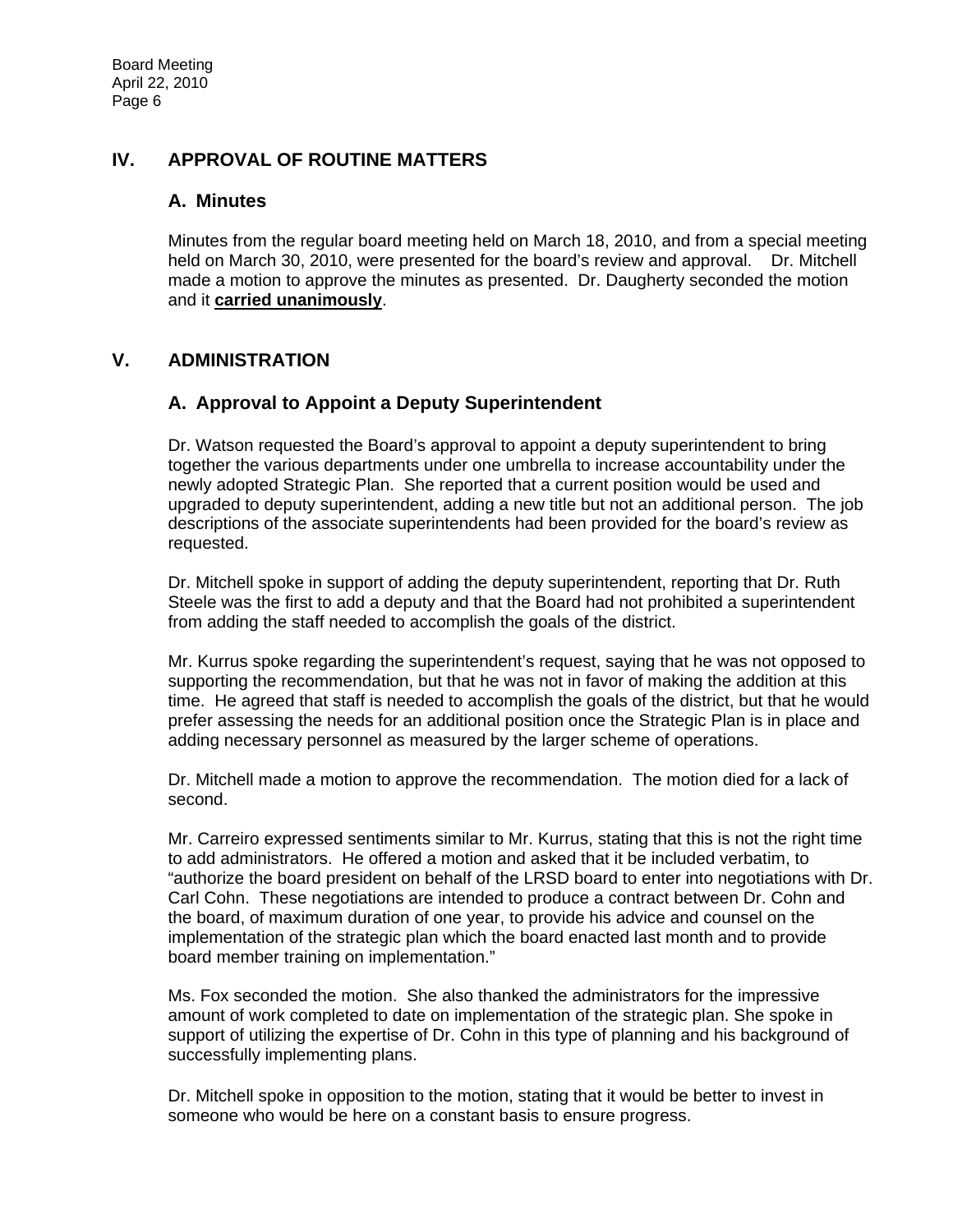Dr. Daugherty expressed concerns about taking on another employee to be managed and supervised by the Board. He encouraged attendance at the upcoming ASBA/AAEA workshops on board and superintendent relations and stated the importance of maintaining the line between board members as policy makers vs. administrators. He also spoke in opposition to hiring a deputy superintendent at this time, citing the duplication of responsibilities and the additional layer of bureaucracy.

Dr. Watson expressed concern that the possibility of hiring a consultant had not been discussed with her previously. Mr. Kurrus agreed, and expressed reluctance to vote without more input from the superintendent. Mr. Carreiro and Ms. Fox commented regarding the value of asking for assistance, and agreed that additional discussion would be helpful.

Mr. Kurrus made a motion to table action. Dr. Daugherty seconded the motion, asking that it be tabled until the next board meeting. The motion **carried 5-1**, with Dr. Mitchell casting the no vote.

# **VI. EDUCATIONAL SERVICES**

### **A. ADE Charter School Implementation Grant Application – Cloverdale Middle School**

The superintendent requested approval to submit an application to the Arkansas Department of Education for the Charter School Implementation Grant. This grant application would provide resources to support the implementation of the new Cloverdale Aerospace Technology Conversion Charter School. Mr. Carreiro made a motion to approve submission of the application. Dr. Daugherty seconded the motion and it **carried unanimously**.

Funding would be allocated over a three year period, most of it during the first year as start up funding for the aerospace program. Dr. James Jennings was present to respond to questions and assured the board that the aerospace courses would be ready for implementation at the beginning of the 2010-11 school year.

# **VII. SCHOOL SERVICES**

## **A. Adjustment to Elementary Attendance Zones Adopted in October 2009**

The board approved the attendance zones for the new Roberts Elementary school in October 2009. The administration requested a revision to these zones to include a small area within a one mile radius of Fulbright Elementary that consists of homes within the Pleasant Valley and Fawnwood subdivisions, currently zoned for student attendance at McDermott Elementary. Currently there are eight students in grades K-5 who reside within this area and attend LRSD schools. Of the eight students only one attends McDermott with the remainder attending magnet or private schools. Mr. Kurrus moved to approve the revised attendance zone; Ms. Fox seconded the motion and it **carried unanimously**.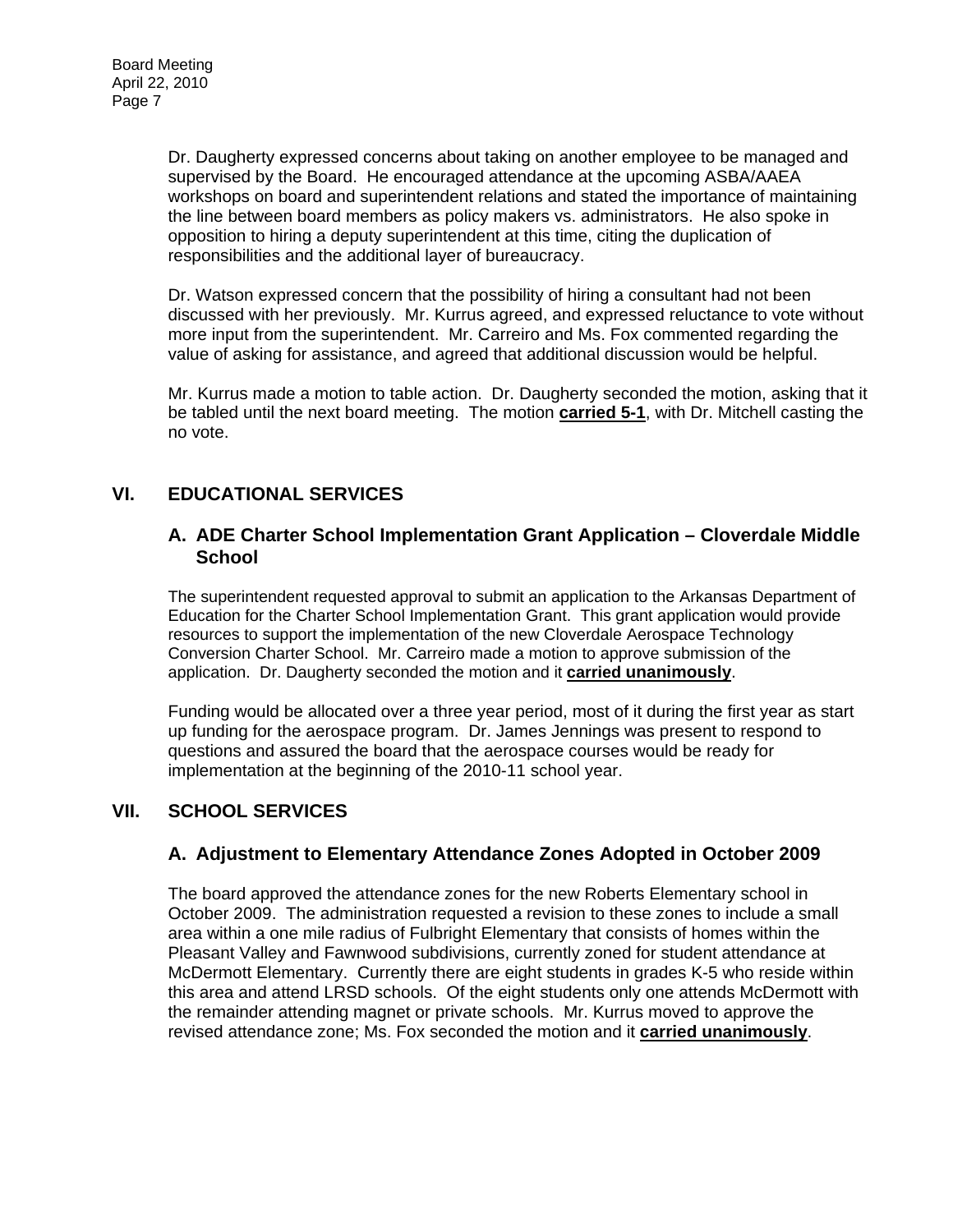# **B. Forest Heights Middle School / Staff Reconstitution**

The superintendent reported that Forest Heights Middle School is currently in Year 6 of School Improvement as designated by the Arkansas Department of Education under NCLB guidelines. Dr. Watson asked the board to consider a reconstitution of the staff at Forest Heights, with all employees, with the exception of the principal, being required to apply and interview for their positions

Concerns were presented by the Scholastic Audit in 2008 and their recommendations indicated that reconstitution under Smart Accountability would be an option for meeting the requirements under the law. Dr. Watson reported that Mr. Babbs and Mr. Hartz had been developing plans and recommendations to support reconstitution, and the staff had been notified as required prior to May 1.

Ms Fox suggested tabling action until after further discussion at a worksession. She asked that the board be given a more comprehensive overview of the recommendation for Forest Heights, and asked for similar information regarding all schools in school improvement.

Mr. Hartz reported that administrators had met with the staff for discussion and to assure them that they wouldn't be unemployed, but that they may be reassigned to another position in another school. Under the guidelines, only 49% of the current staff could return to Forest Heights if it were reconstituted.

Dr. Daugherty expressed concern about the morale of teachers and whether the interviews would be conducted by a team or by the principal. Mr. Hartz responded to questions, assuring board members that the team approach would be used to fill all positions.

Mr. Carreiro made a motion to table and asked that a worksession be scheduled on Tuesday April 27 to review information on the reconstitution in more detail. He also requested additional information on the strategic plan and action on the proposal to hire a consultant to assist with strategic plan implementation. Mr. Kurrus seconded the motion and it **carried unanimously.** 

## **VIII. HUMAN RESOURCES**

## **A. Personnel Changes**

Routine personnel changes were printed in the board's agenda. In addition to the routine personnel matters, administrators were recommended for summer school programs at Williams, Watson, Otter Creek, Washington, Geyer Springs, and Romine Elementary Schools and at Cloverdale and Forest Heights Middle Schools. Dr. Mitchell moved to approve the personnel changes as presented; Ms. Fox seconded the motion and it **carried unanimously**.

## **IX. FINANCE & SUPPORT SERVICES**

## **A. Monthly Financial Reports**

The monthly financial reports were provided for the boards review as part of their agenda. Mr. Bailey was present to respond to questions. No action was required.